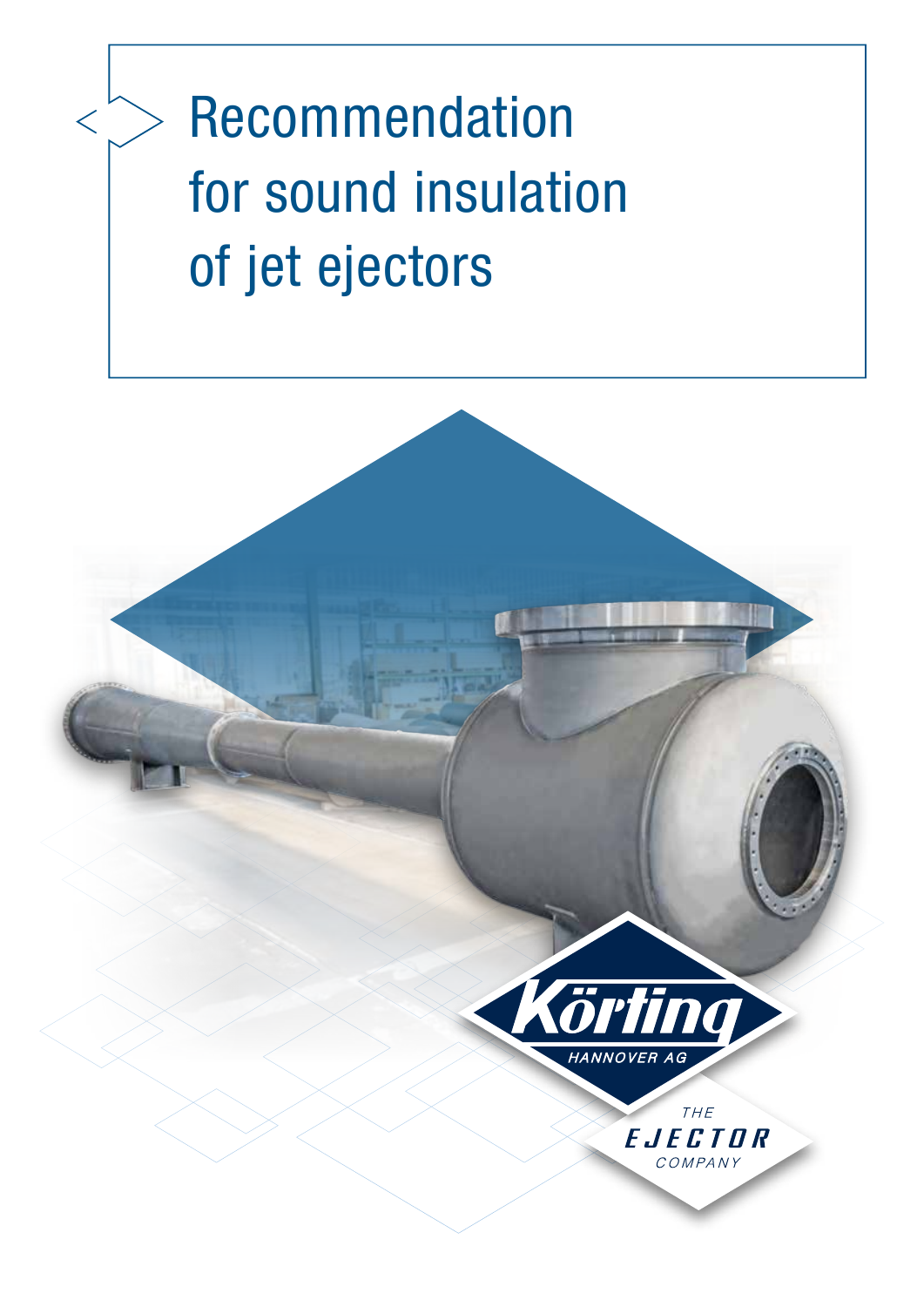### General points

The methods described below for insulating jet ejectors, condensers, sound absorbers and pipes are merely suggestions. With this type of insulation, we expect a reduction in noise emissions of about 20 dB(A). Insulate both the pipes connected and the jet ejector.

If specifications guarantee particular sound pressure levels, insulation thicknesses have to be calculated individually. If required, we can give you a quote for carrying out the work involved.

## Insulation structure

The materials described below apply to all sound insulation of jet ejectors, condensers, pipes and sound absorbers. We recommend mineral wool as the insulating material with a maximum bulk density of 140 kg/m<sup>3</sup> (when fitted) in the form of mats and/or pipe sleeves. The thickness of the insulation layer must be at least 60 mm. The layers of mineral wool are covered with galvanised sheet steel that should be < 1.5 mm. Apply a sound insulation layer 3 mm thick to the inside of the sheet steel jacket. The sound insulation layer must comply with the following physical specifications:

- Bulk density  $> 1000 \text{ kg/m}^3$
- Multiply the loss factor and elastic modulus  $< 10<sup>9</sup>$  N/m<sup>2</sup> for a temperature range of 0° C to 60 °C.

Ensure that the sound insulation layer and the steel jacket are securely bonded with one another.

When apply sound insulation to jet ejectors, condensers, elbows and silencers, ensure that no rigid bonds occur between the metal jacket on the exterior and the pipe- or containerwalls. In particular, do not use any spacers. Figures 1 to 3 show the structure of the insulation concerned.

Sound insulation is also added to the flange and fittings. Figures 4 and 5 give examples of the types of insulation.



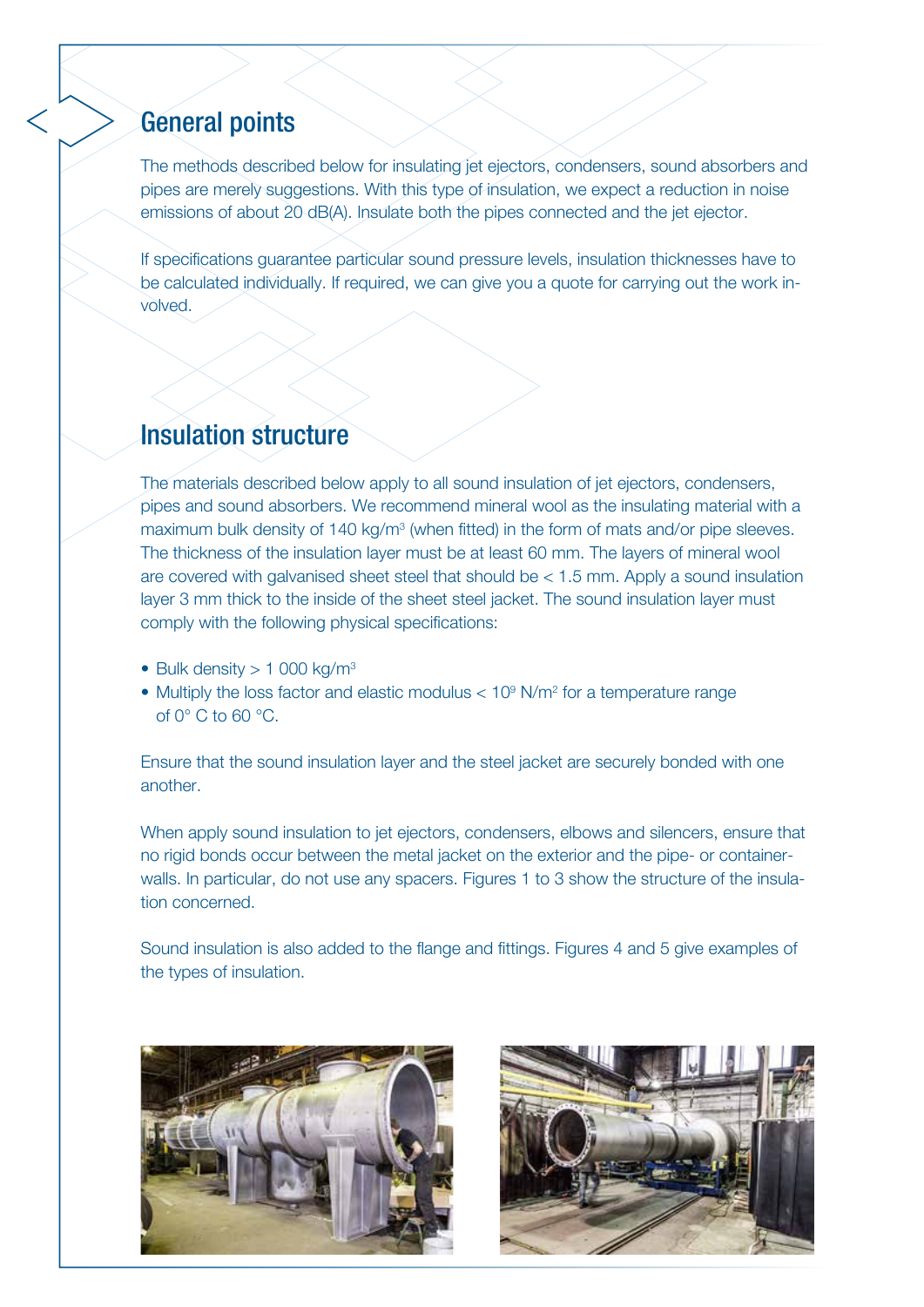## Figures and examples

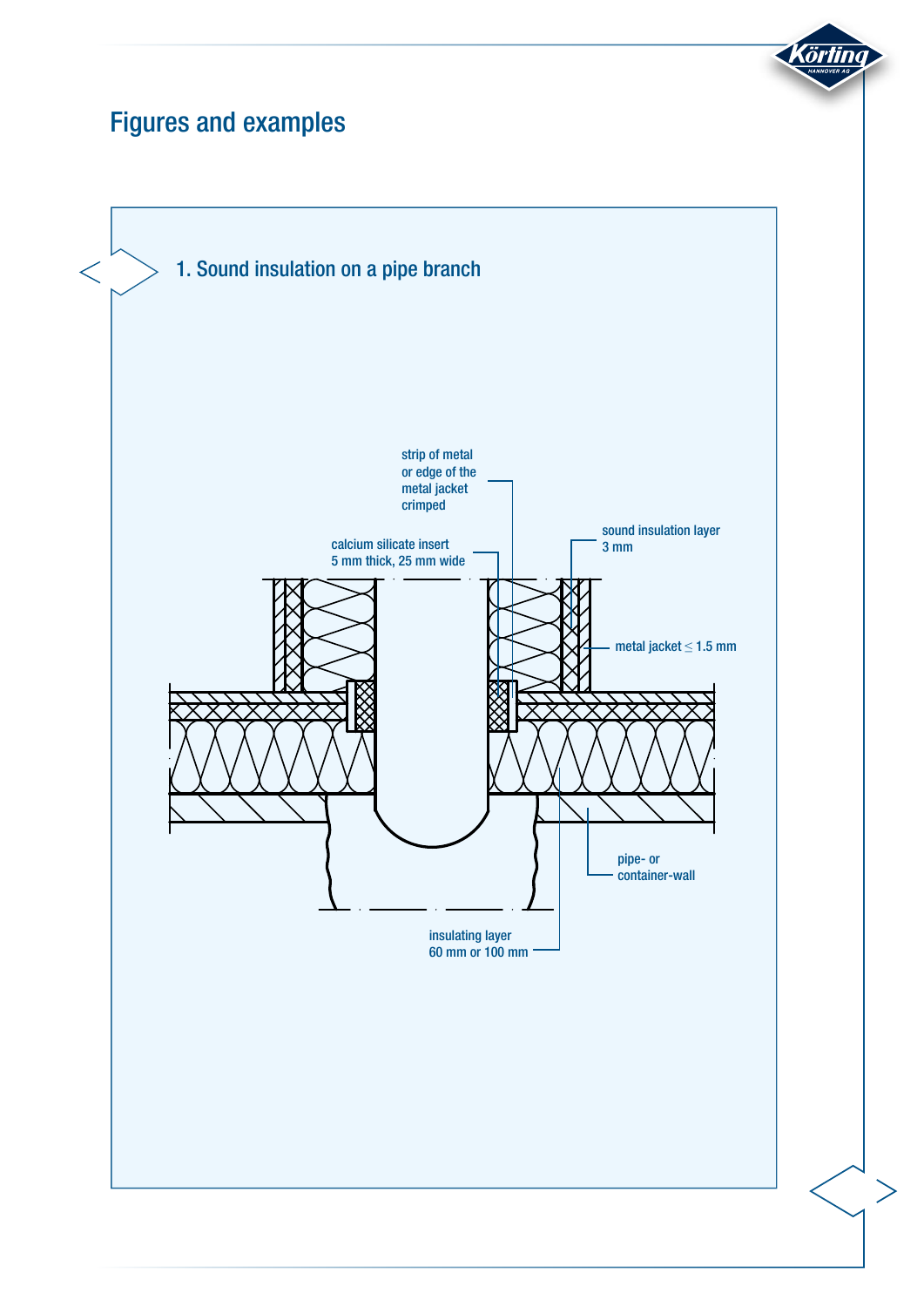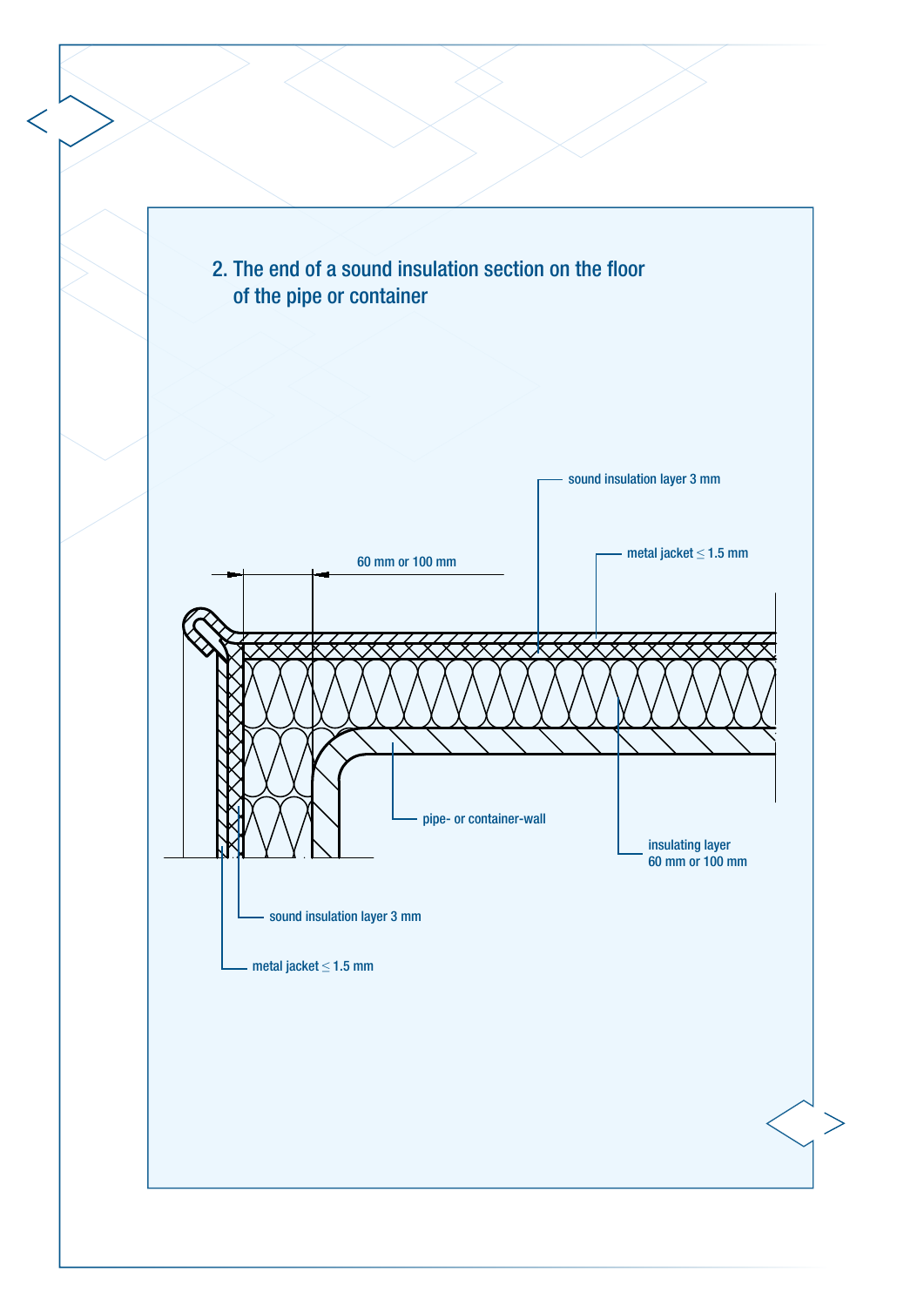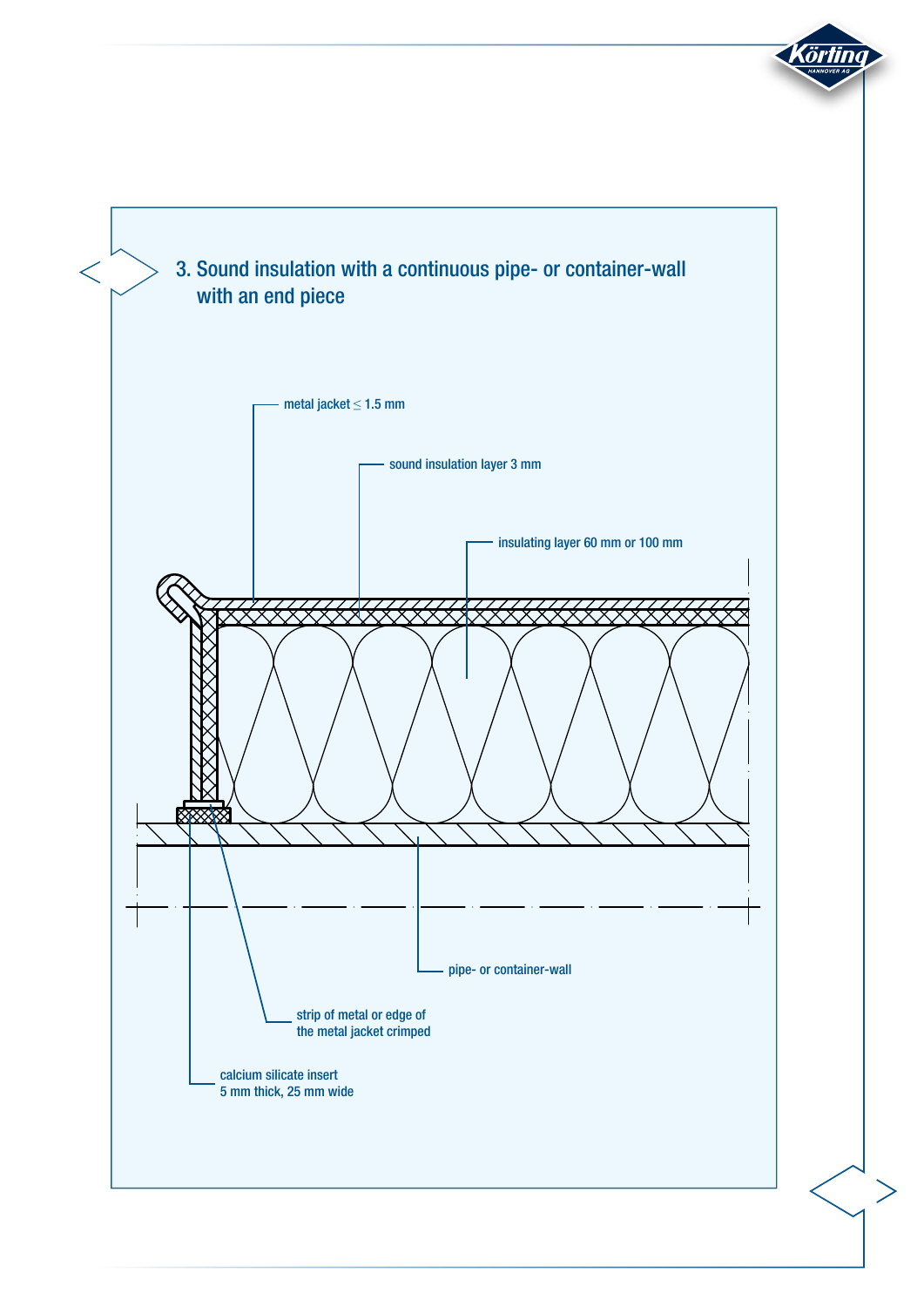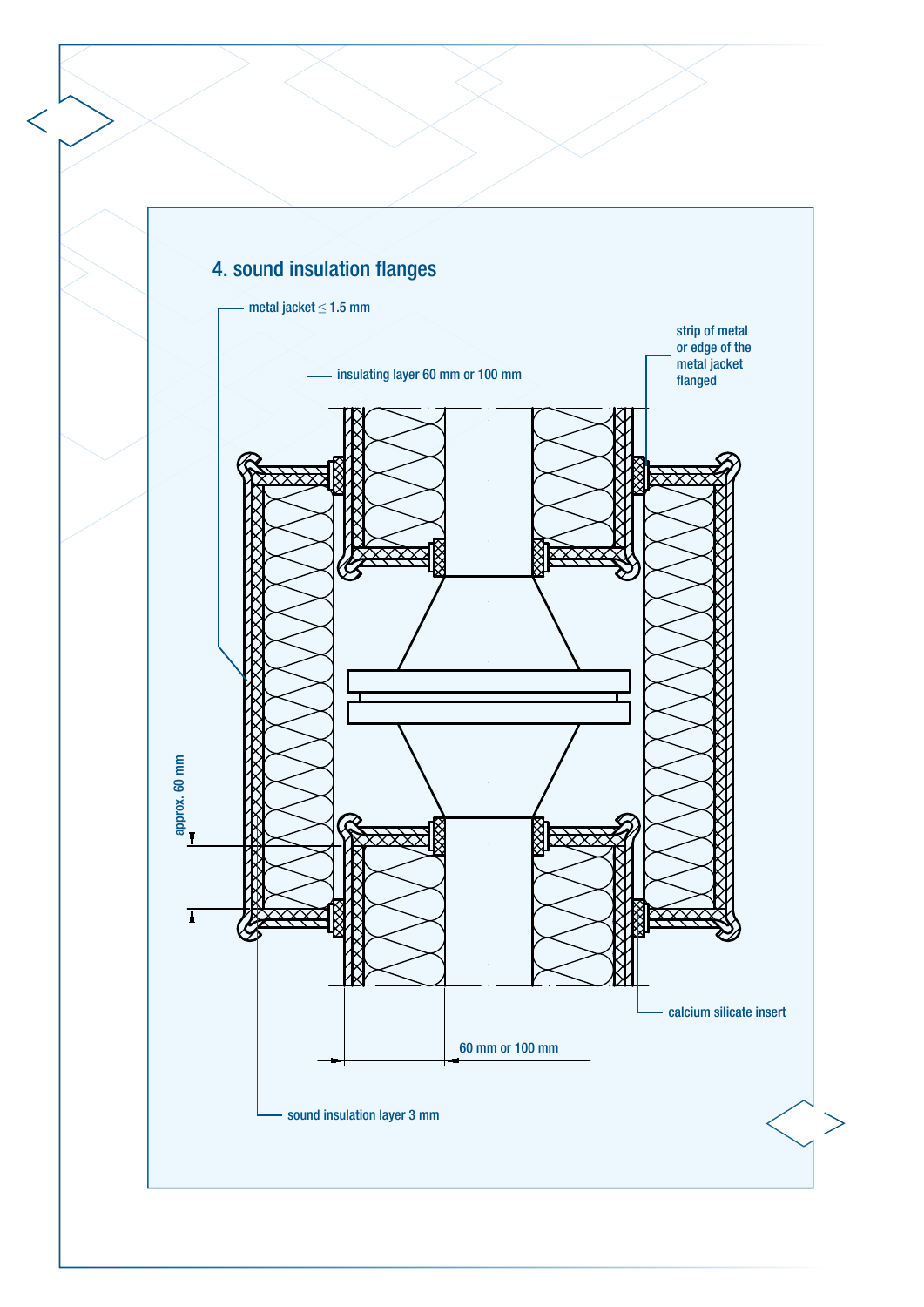